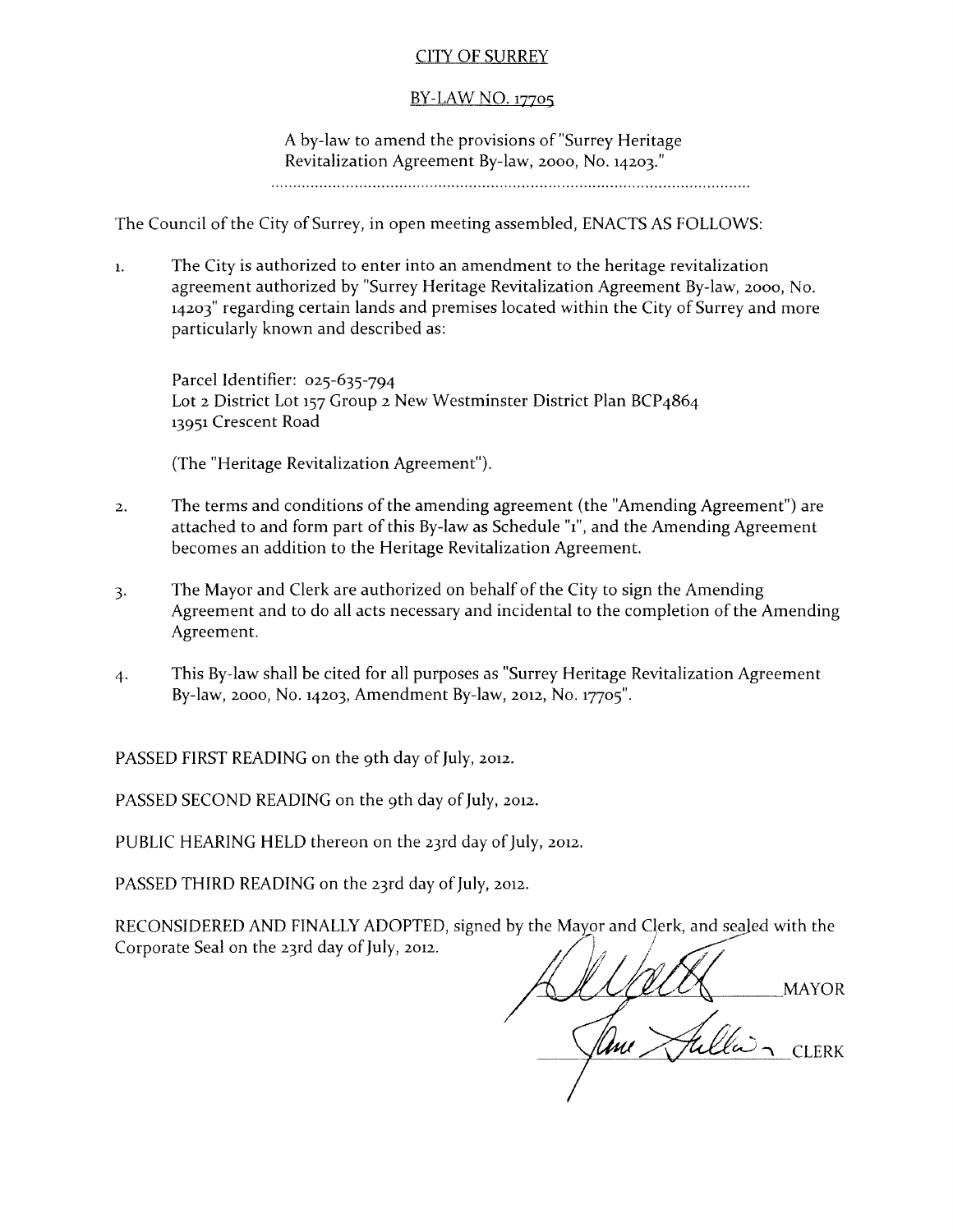#### **SCHEDULE**<sub>1</sub>

### **SURREY HERITAGE REVITALIZATION AGREEMENT DANIEL JOHNSON HOUSE AMENDING AGREEMENT**

**THIS AGREEMENT** dated for reference the  $\alpha_{3}^{\alpha}$  day of  $\frac{J_{\alpha}}{J_{\alpha}}$ , 2012.

**BETWEEN:** 

### **CITY OF SURREY**  14245 - 56th Avenue Surrey, B.C., V3X 3A2

(the "City")

#### **OF THE FIRST PART**

**AND:** 

**MARC STEPHEN HIATT MARY-ANNE HIATT**  13951 Crescent Road Surrey, B.C. V<sub>4</sub>P  $1$ <sup>1</sup><sub>4</sub>

(the "Owner")

#### **OF THE SECOND PART**

#### **WHEREAS:**

- A. The City of and the City of Surrey, Realty Section, Engineering Department (the "Previous Owner") entered into a Heritage Revitalization Agreement dated for reference March 24, 2003 (the "Agreement") for the conservation, restoration, maintenance, and protection of the Lands, including the Daniel Johnson House, as more particularly described in the Agreement;
- B. Each capitalized term not otherwise defined herein shall have the meaning ascribed to it in the Agreement;
- C. The Previous Owner has transferred the Lands to the Owner, who is bound by the terms and conditions of the Agreement by operation of the Agreement and the *Local Government Act;*
- D. The City and the Owner wish to amend the terms of the Agreement to allow for the construction of a replica of the Daniel Johnson House, the construction of an addition to the replicated Daniel Johnson House, the construction of a detached garage with *accessory dwelling unit* located within the garage, and the construction of an accessory building (pool house) on the property.

**NOW THEREFORE** this Amending Agreement witnesses that in consideration of the sum of \$1.00 paid by each party to the other and other good and valuable consideration (the receipt and sufficiency of which each party hereby acknowledges), the parties hereby covenant and agree as follows: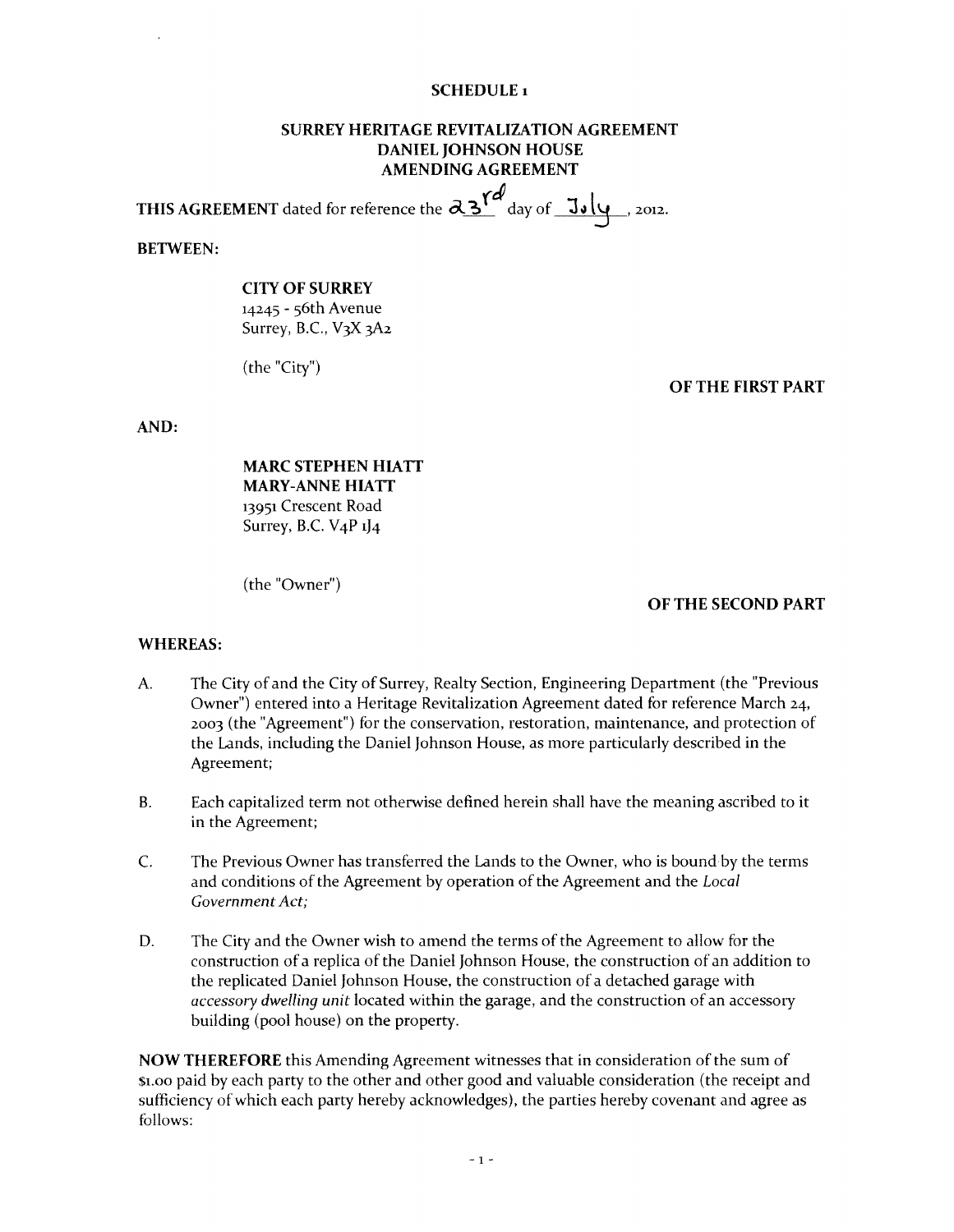### **t Amendments**

The Agreement is hereby amended as follows:

1.1. Under the recital, "WHEREAS", Section A., by deleting the reference to the legal description and civic address of the Lands and replacing it with the following:

> Parcel Identifier: 025-635-794 Lot 2 District Lot 157 Group 2 New Westminster District Plan BCP4864

13951 Crescent Road

1.2. In Section 2 of the Agreement, by adding the following words to the end of Subsection (d):

except as provided for in Subsection 2(d.1);

- 1.3. In Section 2 of the Agreement, by inserting the following new Subsection (d.1) after Subsection (d):
	- (d.1) despite Subsection (d) of this Section 2 and Subsection II of Schedule "B", the Johnson House may encroach 8.5 metres [28 feet] into the rear yard setback applicable to the Lands;
- 1.4- In Section 3 of the Agreement, by deleting the word "and" from Subsection (b) and replacing the period at the end of Subsection (c) with a semicolon.
- 1.5. In Section 3 of the Agreement, by inserting the following new Subsections (d) and (e) after Subsection (c):
	- (d) Section G of Part 12, One-Acre Residential Zone (RA) of City of Surrey Zoning By-law, 1993, No. 12000, as amended, is hereby amended as set out in Section III of Schedule "B" which is incorporated hereto and forms part of this Agreement as it relates to the Lands; and
	- (e) Section B of Part 12, One-Acre Residential Zone (RA) of City of Surrey Zoning By-law, 1993, No. 12000, as amended, is hereby amended as set out in Section I of Schedule "B" which is incorporated hereto and forms part of this Agreement as it relates to the Lands.
- 1.6. In Section 14 of the Agreement, by deleting the references to the Owner's name and mailing address and replacing them with the following:

**MARC STEPHEN HIATT MARY-ANNE HIATT**  13951 Crescent Road Surrey, B.C. V<sub>4</sub>P  $1$ <sup>4</sup>

L7. In Schedule "A" of the Agreement under "Part II - Standards and Specifications of Restoration and New Construction", Section 3, "New Garage and Accessory Building", by deleting the words "one-car or two-car" wherever they occur.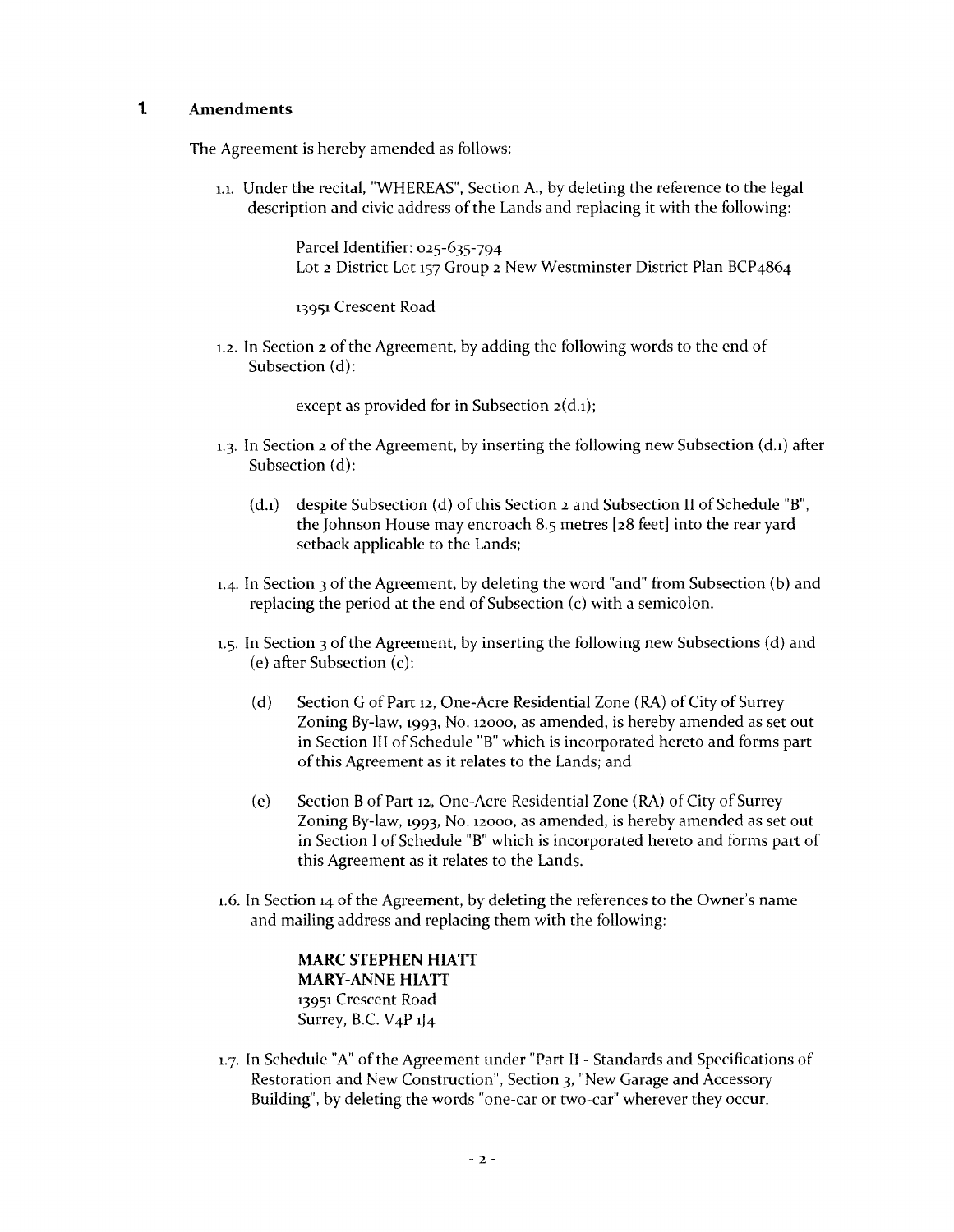1.8. In Schedule "A" of the Agreement under "Part III - Continued Maintenance, Protection and Future Construction", Section 1, "General", by deleting the following paragraph:

> The construction or alteration of any improvements on the Lands so as to create a secondary suite or suite of any kind whether for use by the owner or otherwise shall not be permitted.

1.9. In Schedule "A" of the Agreement under "Part III - Continued Maintenance, Protection and Future Construction", Section 6, "Landscaping", by deleting the first paragraph and replacing it with the following paragraph:

> Landscaping is preferred as an alternative to typical perimeter fencing. Indigenous plant materials are recommended to augment the historical character of Crescent Road. The area of the Lands outside the Restricted Building Envelope shall be retained in its landscaped and cultivated state except as provided for in Section 2 (d.1) of the Agreement.

1.10. In Schedule "B" of the Agreement, by deleting Section I. and replacing it with the following new Section I.:

## I. Section D, Density, is replaced with the following:

"For *building* construction within a *lot,* the *jloor area ratio* shall not exceed 0.10, provided that, of the resulting allowable floor area, a maximum of:

- 444 sq. m. [4769 sq.ft.] shall be reserved for the *principal building*  (305.5 sq. m. [3,288 sq.ft.] shall be for the original Daniel Johnson House and 138 sq. m. [1,481 sq. ft.] shall be for an addition to the Daniel Johnson House),
- 110 sq. m.  $\left[1,184\right]$  sq. ft.] shall be reserved for use only as a garage to be detached from the *principal building,*
- 58 sq. m. [623 sq. ft.] shall be reserved for use only as an *accessory dwelling unit* located within the garage, and
- 56 sq. m. [600 sq. ft.] shall be reserved for use only as an *accessory building.*

The floor area of any *accessory building* or *structure* that is equal to or less than 10 square metres [105 sq.ft.] shall not be included as part of the floor area for the purpose of calculating floor area ratio."

1.11. In Schedule "B" of the Agreement, by inserting the following new Subsections IV and V after Subsection III:

## IV. Section G, Height of Buildings, Subsection 1 and 2 are replaced with the following:

- 1. *Principal building:* The height shall not exceed 12.53 metres [41.11 ft].
- *2 Accessory buildings* and *structures:* The height shall not exceed 4 metres [13 ft.] except that where the roof slope and construction materials of an *accessory building* are the same as that of the *principal building,* the *building height* of the *accessory building* may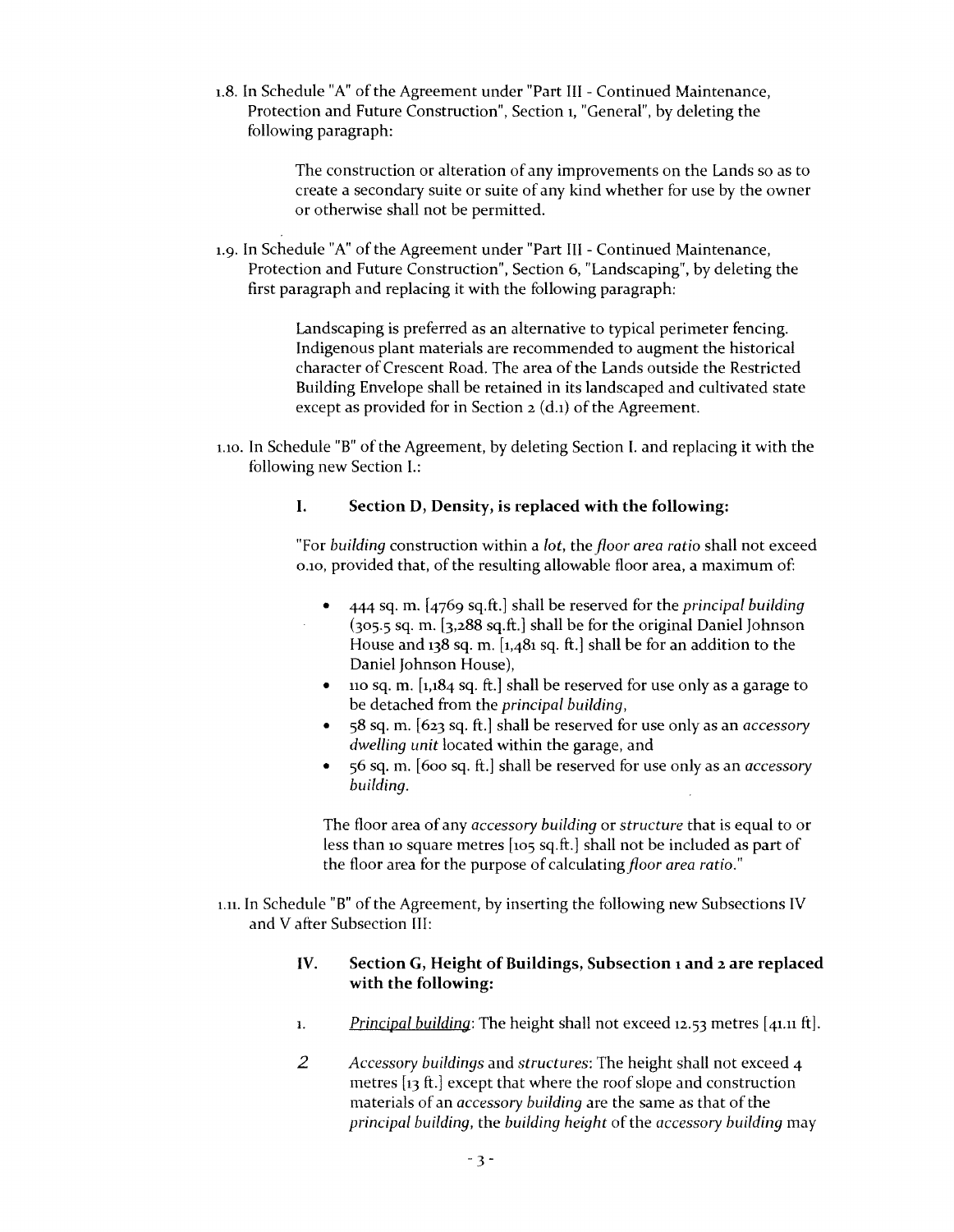be increased to 5 metres [16.5 ft.] or where an *accessory dwelling unit* is located above an *accessory building,* the *building height* of an *accessory building* may be increased to 6 metres [19.75 ft.].

## V. Section B, Permitted Uses, Subsection 1 is replaced with the following:

1. One *single family dwelling* and one *accessory dwelling unit* provided that the *accessory dwelling unit* is located within the garage.

# 2 Due Execution

The Owner hereby represents and warrants to the City that this Amending Agreement has been duly authorized and executed by the Owner and that the delivery of this Amending Agreement has been duly authorized by all necessary corporate action on the part of the Owner.

## 3. Full Force and Effect

The City and the Owner hereby agree that the Agreement shall hereinafter be read and construed in conjunction with this Amending Agreement and be regarded as being amended only to the extent herein provided, that all the terms, covenants, provisos, conditions and provisions of the Agreement, as amended hereby, shall continue to be in full force and effect and that nothing herein contained shall operate or be construed to modify or otherwise affect the rights and obligations created by the Agreement as amended hereby.

### 4. Enurement

This Agreement shall enure to the benefit of and be binding upon the respective successors and permitted assigns of the City and the Owner.